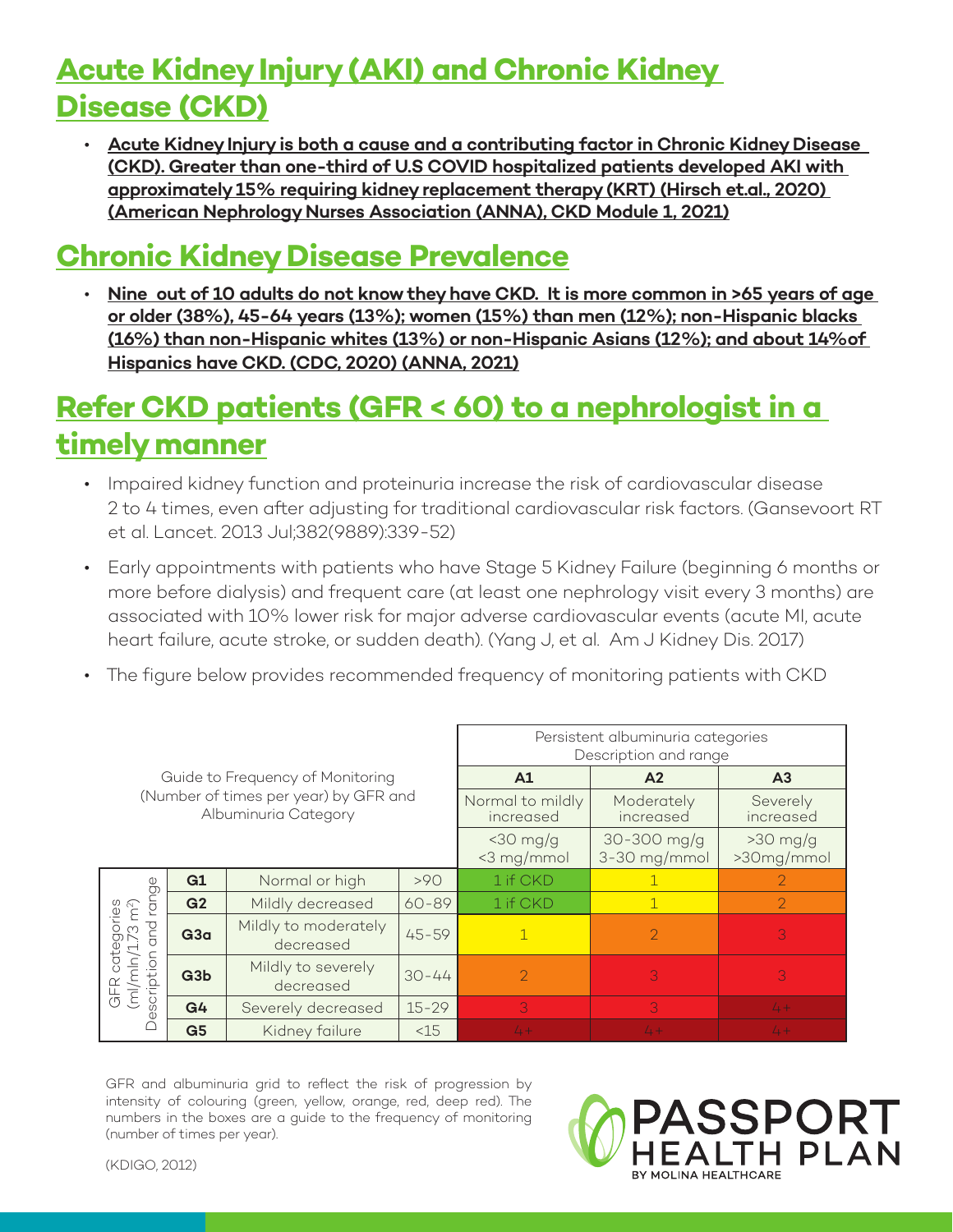## **Home Dialysis Preferred (includes Home Hemodialysis and Peritoneal Dialysis)**

- Most nephrologists would choose Home Kidney Replacement therapies such as peritoneal dialysis (PD) over hemodialysis (HD) for themselves. "96% of nephrologists surveyed recently would choose PD over HD if they had to go on dialysis themselves" (Merighi, JR et al. Hemodial Int. 2012; 16: 242-251)
- Residual kidney function is maintained longer with PD than HD: In a prospective study, PD patients had an 8.1% decline in GFR per month compared to 10.7% decline in GFR per month for HD patients (Jansen M, et al. Kidney Int 2002; 62: 1046-53)
- PD reduces vascular access interventions. In a prospective observational study in Canada between 2007 and 2010, mean number of access interventions was significantly less in PD than HD patients (p=0.005) (Oliver MJ, et al. Nephrol Diol Transplant 2012; 27:810-816)
- Absolute PD Contraindications are few: bowel cancer, diverticulitis, colostomy/ileostomy, ischemic bowel, excessive abdominal scarring from prior abdominal surgeries.

## **Refer patients early to vascular surgeon for PD catheter or fistula/graft to avoid central venous catheter**

- AV fistulas or AV grafts result in much better outcomes. Hemodialysis catheter use needs to be avoided or minimized to avoid complications, especially central vein stenosis, which substantially reduces the success of future AV fistulas. In a retrospective review, the cumulative risk of any catheter-related complications was 30 percent at one year and 38 percent at two years. The one-year risk of bacteremia was 9 percent. Central vein stenosis or thrombosis occurred in 1.5 percent of patients (Poinen K et al. Am J Kidney Dis. 2019;73(4):467)
- Fistula First Catheter Last from CMS has evolved since its inception of 2003. The goal is to improve the survival and quality of life by optimizing vascular access selection.
	- Increasing AV Fistula in all appropriate hemodialysis patients to 68%
	- Decreasing the use of long-term catheters (> 90 days) to < 10% (CMS.com/fistula [first 2021\)](https://esrdncc.org/en/fistula-first-catheter-last)
- To minimize catheter use, all pre-dialysis patients with an expected start of hemodialysis within one year and patients who have initiated hemodialysis urgently with a catheter should be referred to a vascular surgeon to determine eligibility for AV access or PD catheter. Central venous catheters should be reserved only for those with limited life expectancy (e.g., metastatic cancer) or patients with a very short expected duration of hemodialysis (e.g., pending live-related transplant)